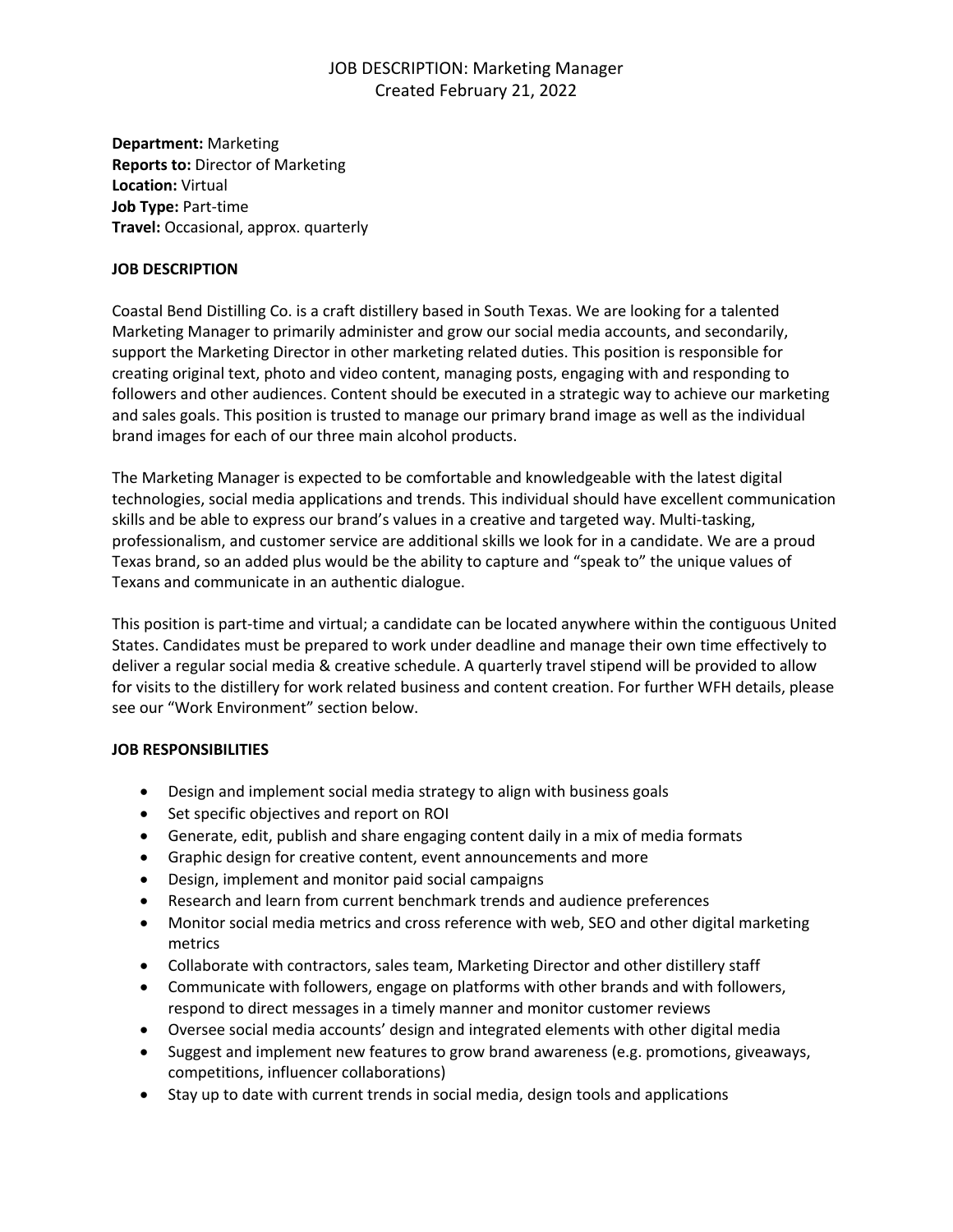• Support Marketing Director with other marketing duties as assigned such as email marketing, basic graphic design, sponsorship point of contact, and website editing.

## **JOB SKILLS**

- Ability to work independently and meet deadlines and goals on your own
- Ability to deliver a variety of creative content over a long period of time
- Excellent copywriting skills
- Good eye for design and branding; familiarity with web design preferred
- Excellent communication skills
- Analytical and multitasking skills
- Attention to detail

## **JOB REQUIREMENTS**

- Proven work experience as a social media manager; 2 years experience preferred
- Bachelor's degree in marketing, communications or a related field
- Hands on experience in content development and management
- Experience with a social scheduling & management platform (i.e. Hootsuite, Sprout Social)
- Experience with major social channels: Facebook, Twitter, Instagram, Snapchat and TikTok
- Experience with supporting digital channels YouTube, Reddit, Yelp, Google MyBusiness, etc. and other online marketing channels
- Experience with SEO, keyword research, and Google analytics preferred
- Must have your own technology components that meet system requirements listed in "work environment section"

## **WORK ENVIRONMENT**

- Must have a dedicated home work environment, free of distractions
- Coastal Bend Distilling will provide basic equipment you need to conduct your work
	- o Laptop or Desktop computer
	- o Printer / Scanner if requested
- You will need to provide an adequate speed internet/broadband internet connection at your own place of residence

## **ABOUT COASTAL BEND DISTILLING**

Coastal Bend Distilling Co. is a craft distillery located in Beeville, Texas. We produce and market a growing portfolio of eight spirits: Award-winning Live Oak Vodka, Lucky Star Gin, and Colonel Fannin Whiskey, and La Lechuza Agave Spirit. In addition, we produce other specialty craft batches marketed for local non-distribution sales: Louisiana Purchase Single Barrel Whiskey and a Barrel Aged Rum. A white rum product is in the pipeline for release in 2022 or 2023.

Our distillery in Beeville opened January 2019 and includes state-of-the-art distillation equipment and safety engineering. We are a small team of seven, each dedicated to the quality of their craft/profession as well as the role our distillery plays in the greater community. It is seldom that distilleries are built in